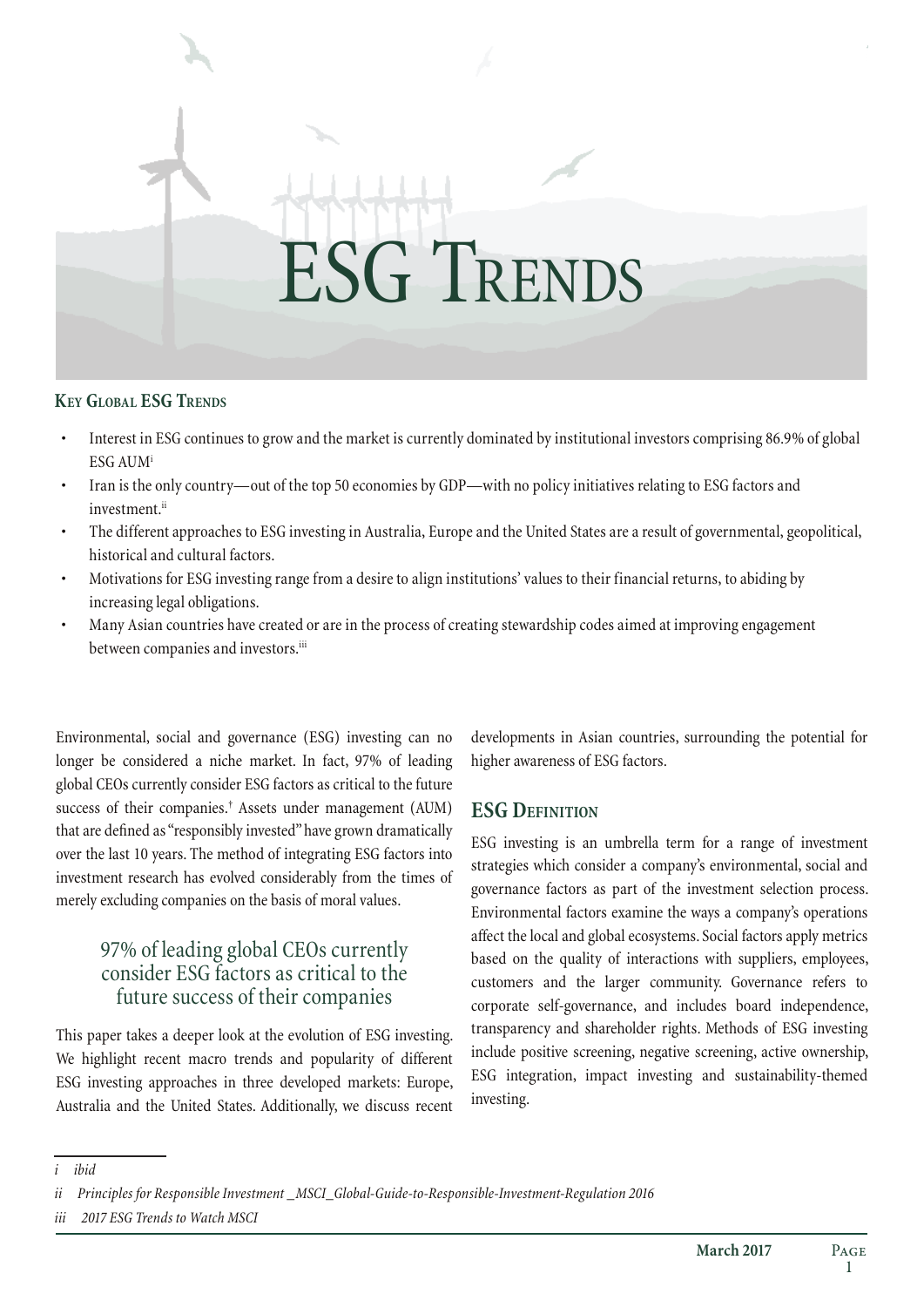# **The Evolution of ESG**

ESG investing first emerged centuries ago when religiouslyoriented, values-based investors hoped to avoid "sinful" stocks such as alcohol and firearms which contradicted their values. By eliminating their exposure to specific industries or individual securities, religious organizations spearheaded initial ESG investing using negative screens. In the 1960s and 70s, the use of negative screening expanded to address political and social concerns. For example, apartheid in South Africa in the 1980s spurred political pressure for companies to stop investing in South African based firms. In 2013, all Dutch financial institutions, motivated by a commitment to stop humanitarian harm, were

legally forbidden to invest in the manufacturing, distribution or sale of cluster munitions.<sup>i</sup> More recently, public pressure continues to be an effective force behind new legislation which targets particular ESG issues such as climate change and human rights violations.

Over time methods of ESG investing have evolved beyond negative screening. Current methods—in addition to negative screening include ESG integration, positive screening, impact investing, active ownership and sustainability themed investments. ESG integration incorporates ESG metrics into traditional fundamental

*i Pax for Peace, Dutch case study: A ban on investments in producers of cluster munitions, August 2015*

## **Exhibit 1: ESG Components Breakdown**



*Source: Callan 2016 ESG Workshop Presentation*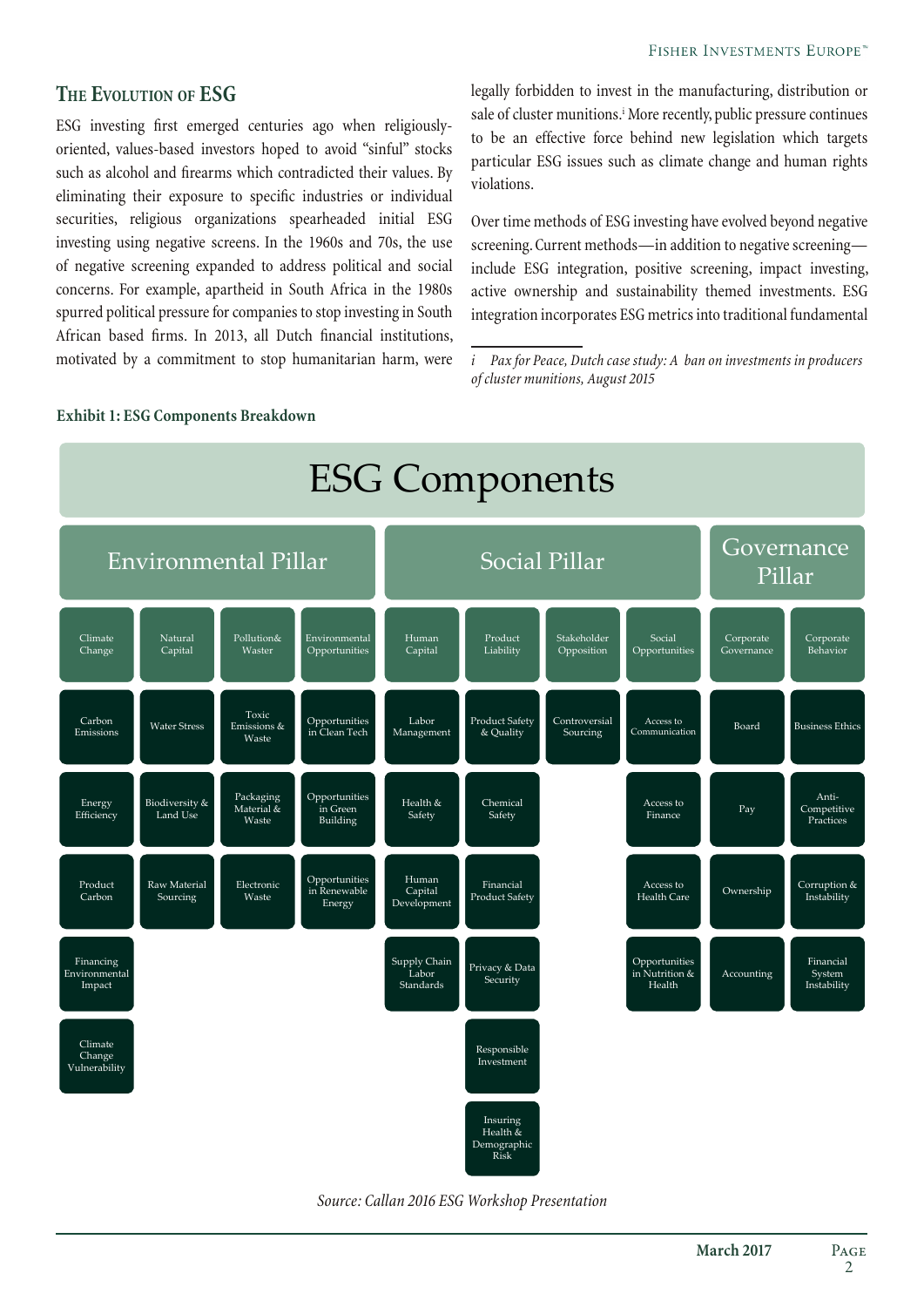analysis. Managers who use the positive screening approach actively seek out companies with the highest ESG metrics relative to peers (rather than removing the worst offenders via the negative screening approach). Impact investing targets investments in companies, funds or other organizations (mostly within private markets) with the intention of creating solutions to environmental or social challenges. Impact investors have developed a range of measurement methods,†† such as social return on investments (SROI), logic models, scorecards and randomized control trials, to quantify the social impact of their investments.<sup>ii</sup> Active ownership implies taking an involved role as a shareholder by pushing for specific ESG related changes in the companies that managers

## **Exhibit 2: Methods of ESG investing –Definitions**

own. For example, BlackRock and State Street are devoting more resources into active ownership by pushing companies on ESG principles, including voting against directors and resolutions that conflict with an ESG-oriented direction.<sup>iii</sup> Sustainability themed investments could include a low carbon portfolio or funds comprised of renewable energy firms.

Across the globe, rising interest in ESG investing is likely to continue influencing the decisions and actions of institutional investors. The combined AUM of United Nations Principals for Responsible Investing (UN PRI) signatories grew from \$4 trillion in 2006 to \$60 trillion by April 2016. iv

**Positive Screening**<br>Investment in sectors, companies or projects selected for positive ESG performance relative to industry peers. This also includes avoiding companies that do not meet certain ESG performance thresholds.

**Negative/Exclusionary Screening:**<br>The exclusion from a fund or plan of certain sectors or companies involved in activities deemed unacceptable or controversial.

**Active Ownership:**<br>Use of shareholder power to influence corporate behavior such as communicating with senior management and/or boards of companies, filing or co-filing shareholder proposals, and proxy voting.

**ESG Integration:**<br>The systematic and explicit inclusion by investment managers of ESG factors into traditional financial analysis.

## **Impact Investing:**

Targeted investments, typically made in private markets, aimed at solving social or environmental problems.

**Sustainability themed investing:**<br>The selection of assets specifically related to sustainability in single- or multi-themed funds.

*Source: Definitions taken from the Forum of Sustainable and Responsible Investment*

*ii "How Impact Investors Actually Measure Impact (SSIR)." Stanford Social Innovation Review.*

*iii Kapadia, Reshma. "A New Era of Sustainable Investing Emerges." Barron's, 11 Feb. 2017*

*iv Principles for Responsible Investment Annual Report 2016*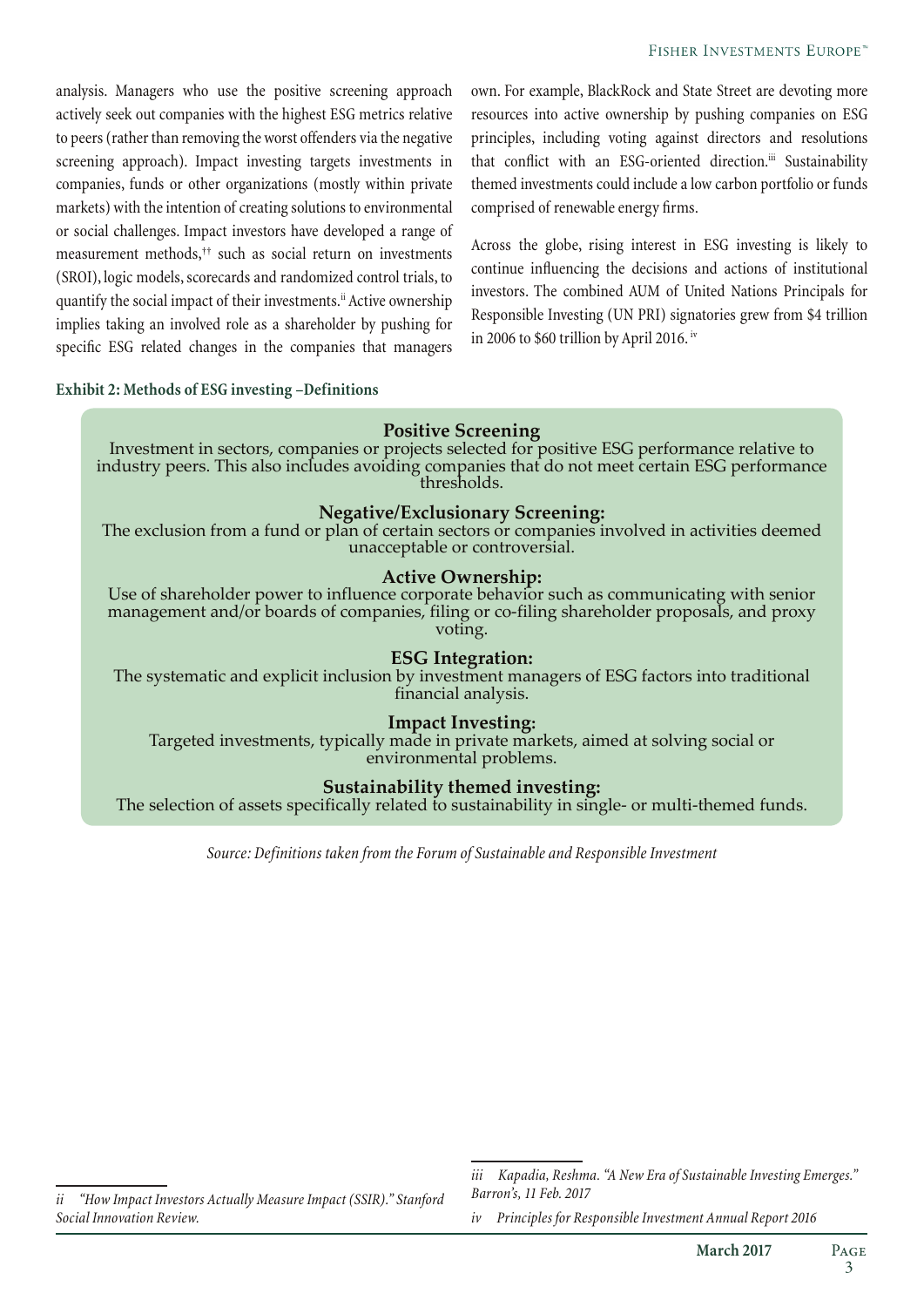# **Europe**

Led by the Nordic countries, the European ESG market is well developed and continues to grow across all categories. According to Morningstar, Europe currently has twice as many ESG assets as the United States. With over \$10.5 trillion in AUM and 48 percent growth from 2013 to 2015, negative screening is the most popular method of European ESG investing (Exhibit 3). Across the European market, the most common negative screen is for weapons††† (production and trade) followed by tobacco. Impact investing is the fastest growing ESG category with a growth rate of 385 percent from 2013 - 2015' and covers \$103 billion in AUM.

# European institutions have in general, come to view ESG considerations as an integral aspect of their fiduciary responsibility

**Exhibit 3: Overview of ESG strategies in Europe** 

## **Motivations for European Investors**

Influenced by cultural and legislative shifts, European institutions have in general, come to view ESG considerations as an integral aspect of their fiduciary responsibility, and aim to take corporate missions and values into consideration when determining appropriate investments. The Nordic countries—lead by Norway, Sweden and Denmark—have a particularly rich history of involvement in the ESG space.

In September 2016, the European Union (EU) announced its plan to create a sustainable finance strategy for European capital markets. Building on the EU's commitments to the twenty-second session of the Conference of the Parties (COP 21) agenda and the EU 2020 targets, the strategy aims to identify policy measures to safeguard that the financial system supports sustainable growth.

France maintains a leadership role in the European ESG market with the largest amount of AUM in best-in-class, sustainability, and norm-based screening. The French ESG market grew over



# **European ESG Strategy by AUM**

*Source: European SRI Study 2016*

*v Eurosif, European SRI Study 2016*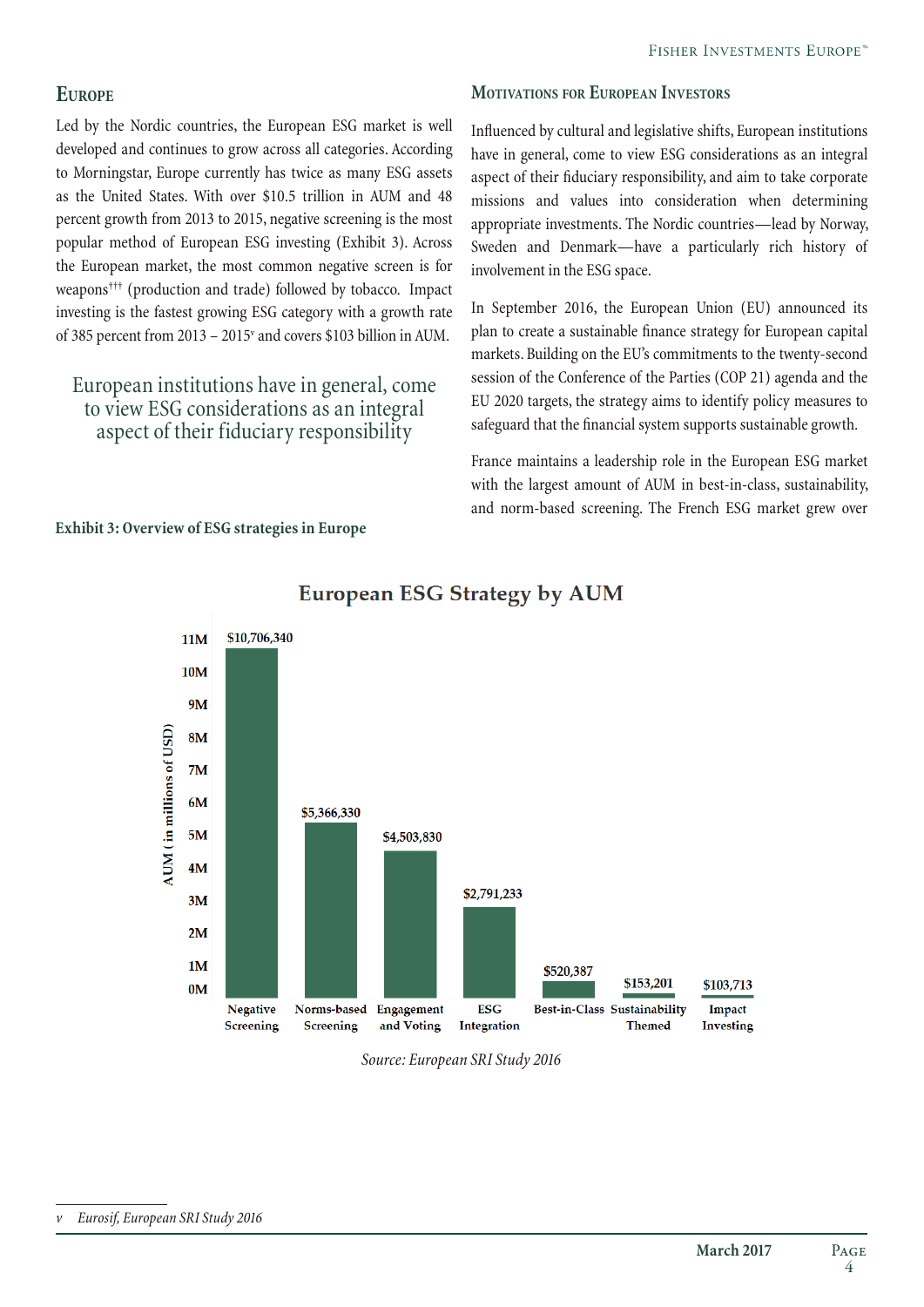60% in the two-year period between 2013 and 2015 with total ESG AUM at over \$791 billion. In 2015, French insurance companies generated 55% of the increase in the volume of ESG investments and represent more than 60% of ESG assets with a total AUM of \$490 billion $v$ 

In May of 2015 AXA, a French insurance company, agreed to sell \$527 million of coal assets in favor of investing 3 billion into low carbon investments, so as to align its financial return with its mission to fight climate change.<sup>vii</sup> In addition to leading in AUM, France is the first country to require asset owners and asset managers to disclose their ESG integration within their investment policies. This was outlined in Article 173 of the France's Energy Transition law in August 2015. While the impact of such legislation will take time to materialize, it marks an important milestone in the progression of ESG integration into the global investment universe.

Pension fund developments—such as the Swedish Ethical Council and Aiming for a Coalition in the UK—are also key drivers in ESG demand. The Swedish Pension Fund Initiative, Ethical Council, represents a collaboration between the four Swedish pension funds, and aims to advance environmental and social issues worldwide. Dutch pension funds Stichting Pensioenfonds Zorg en Welzijn (PGGM), and Stichting Pensioenfonds ABP have set goals of investing \$63 billion in investments that support the Sustainable Development Goals.

In May of 2015, the Norwegian Parliament's Finance Committee issued an undisputed recommendation to divest the country's (and the world's largest) sovereign wealth fund from the coal industry. This \$917 billion divestment from 73 mining and power companies was due to risk concerns linked to environmental degradation, corruption, and social concerns that companies with higher carbon emissions—either from direct operations or supply chains—experience higher regulatory risk.<sup>viii</sup>

# **Australia**

As ESG investments are reflected in over half of all professionally managed assets in Australia, the Australian market is in a position to become a global leader in the ESG space.<sup>ix</sup> Australian investors, led by institutions, are increasingly utilizing ESG factors in their portfolios. Australian ESG funds doubled in size from \$18.5 billion in 2013 to \$37.2 billion in 2015. $^{\circ}$  By the end of 2016 the overall ESG market accounted for \$458 billion in AUM. Though this is a small slice of the country's AUM, ESG AUM is up 62 percent since  $2014$ <sup>xi</sup> Engagement in the ESG space by two of Australia's four major banks, Westpac and NAB, provides evidence of growing demand across the Australian financial industry.

> Australian investors' exhibit a growing interest in knowing that their retirement accounts take ESG factors such as sustainability, ethical and social issues into account.

**Out of Australia's 50 largest Superfunds xii:** 

- **86% are committed to an ESG investment approach across at least one asset class**
- **70 % have some form of ESG Policy**
- **56% reference ESG in their vision, mission or investment philosophy**
- **68% identified key stakeholders as a critical component of driving demand and altering their investment beliefs**
- **52% indicated that they have some level of corporate engagement**

*vi ibid vii ibid*

*viii ibid*

*ix Responsible Investment Association Australasia ,Superfund Responsible Investment Benchmark Report, 2016*

*x ibid*

*xi Williams Jonathan, "ESG wave looming on Australia's horizon" ESG Magazine,, Dec 2016*

*xii Superfund Responsible Investment Benchmark Report 2016, Responsible Investment Association Australasia*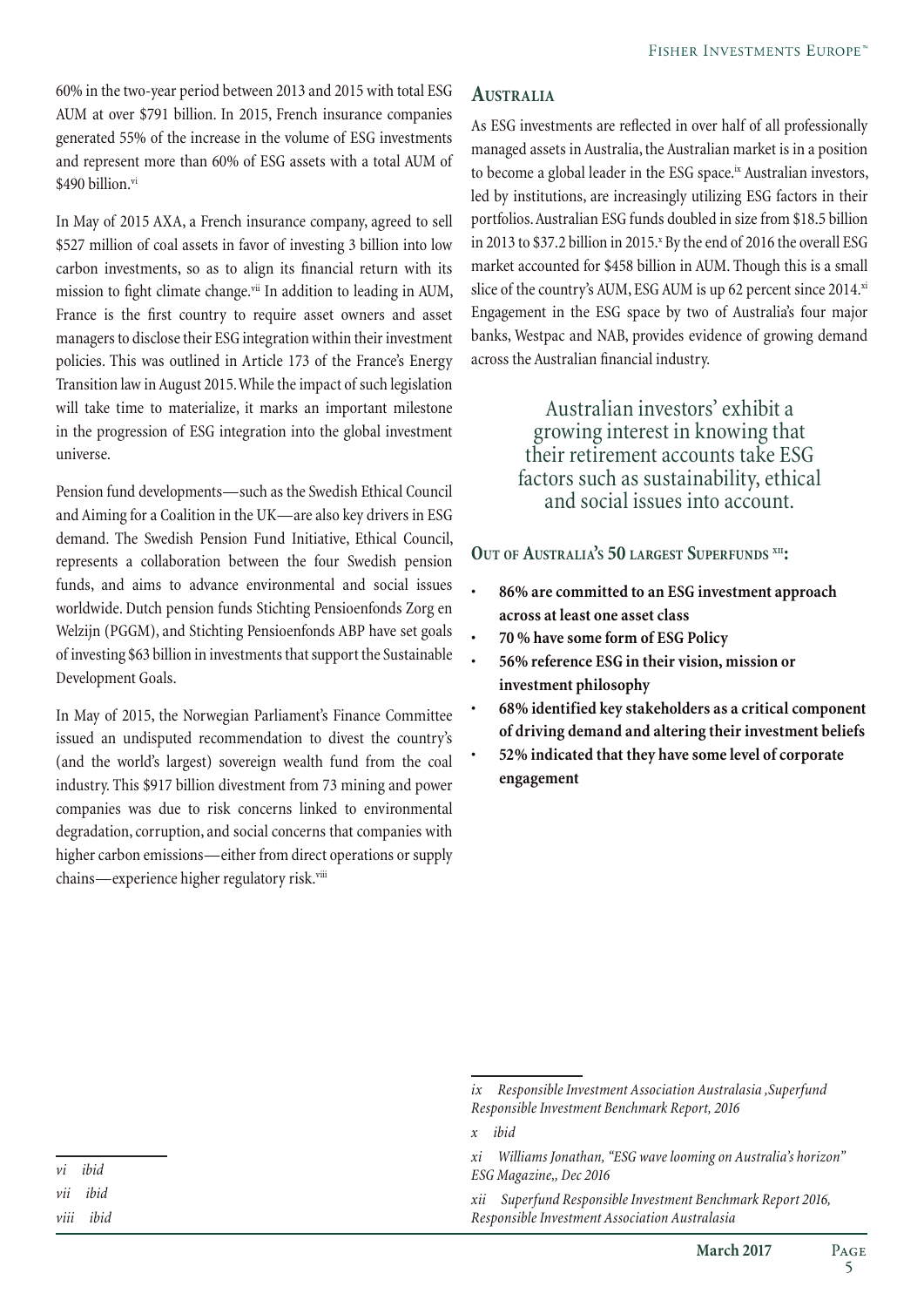Active ownership and ESG integration are tied for the most common ESG approaches in the space, while negative screening is the third most common approach (Exhibit 4). Although impact investing is a relatively small slice of the ESG universe, it may begin to grow quickly as a number of funds are actively exploring possible approaches to allocating further capital to impactful investments.<sup>xiii</sup>

## **Motivations for Australia Investors**

Australian investors' exhibit a growing interest in knowing that their retirement accounts take ESG factors such as sustainability, ethical and social issues into account. Demand for ESG investments is driven by investors' desire to align their investments with their personal or organizational values as well as the growing belief that companies with superior ESG metrics have the potential to demonstrate superior, risk-adjusted, performance. In general Australian funds tie their ESG investing approach with their ESG commitments and beliefs. Funds with an ethical based mission tend to implement ESG through a negative screening process while a fund whose mission primarily focuses on taking an active role would most likely employ ESG integration or active ownership in their investment approach.

In 2016, the Australian Prudential Regulation Authority's (APRA) responsible for regulating asset managers, recognized that ESG risks are financially material. APRA's firmer position on climate change likely paves the way for greater interest in ESG superfunds tied to sustainability. By further announcing its views that climate change as a material risk, APRA's action marks a step toward clarifying the Australian government's lack of opinion on climate issues. The Australian government's position may further facilitate increasing sustainability and climate oriented investments.

# **UNITED STATES**

Interest in ESG products is growing rapidly in the United States. Client demand is the primary driver for mangers entering the ESG space, continuing creation of ESG products and the overall growth of the universe. From 1995 through 2016 the US ESG universe had a cumulative growth rate of 1,364 percent. From the beginning of 2014 through to the start of 2016, total US-domiciled assets managed under ESG criteria increased 33 percent, from \$6.57 trillion to \$8.72 trillion.xiv US ESG products currently account for more than 1 out of every 5 dollars invested with professional management.<sup>xv</sup> Negative and norms based screenings are the most popular method of U.S. based ESG investingxvi.

*xiv US SIF Foundation, Report on US Sustainable, Responsible and Impact Investing Trends, 2016*

*xv ibid xvi ibid*

*xiii ibid*

## **Exhibit 4: Popularity of ESG Approaches Across Top 50 Australian Funds**



# **Australian Fund Use of ESG Approaches**

*Source: Superfund Responsible Benchmark Report 2016, Responsible Investment Association Australia*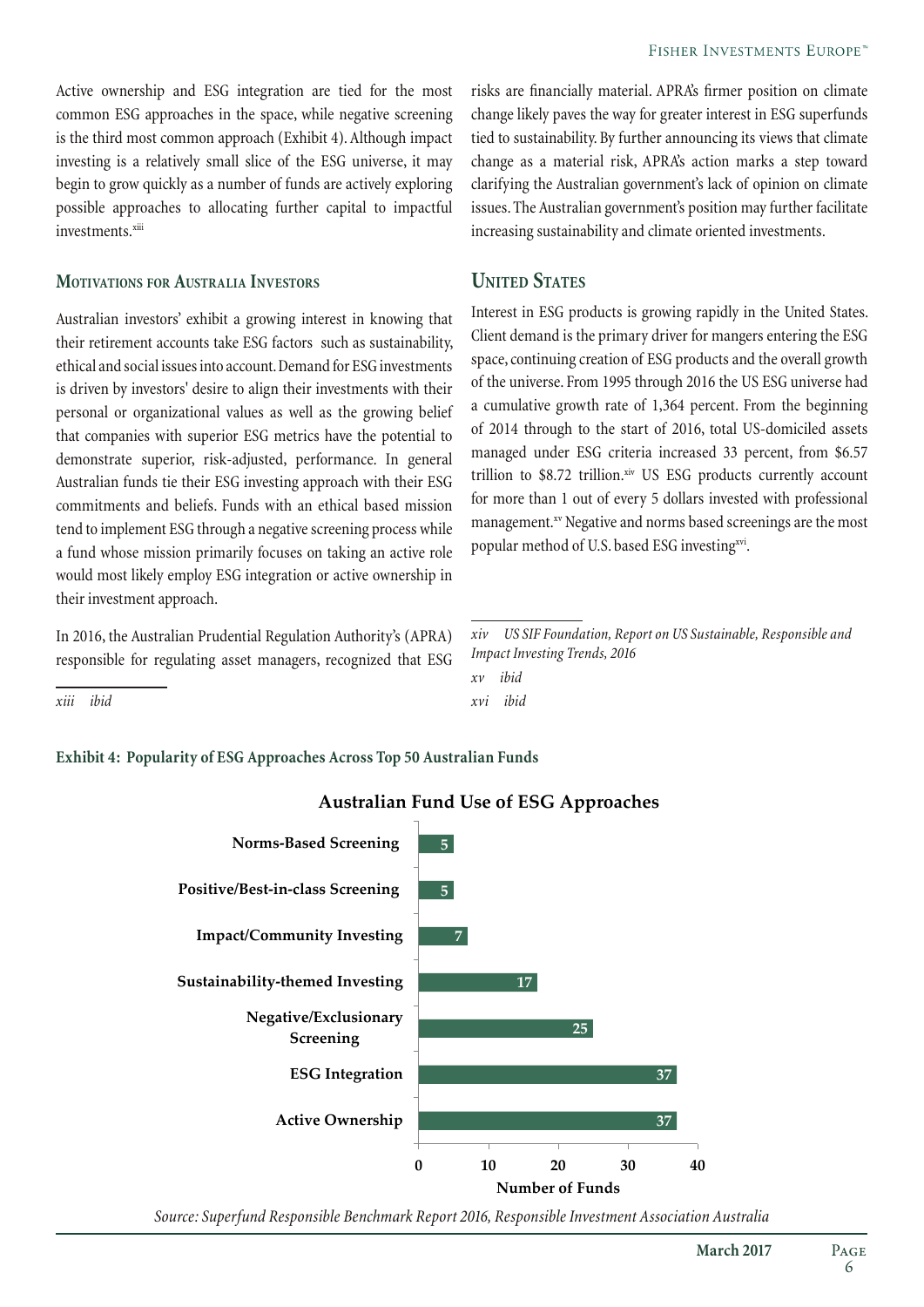## **Motivations for US Investors**

Motivations for ESG investing within the United States are driven by increasing client demand for advancing ESG principals and by recent legislative changes. US based Institutions with ESG assets include public funds, corporations, educational institutions, foundations, faith-based investors, healthcare funds, labor union pension funds, nonprofits and family offices.

# US ESG products currently account for more than 1 out of every 5 dollars invested with professional management.

The U.S. Department of Labor's (DoL) bulletin of October 2015 clarified how ESG investments are consistent with fiduciary responsibility and facilitated private sector employers adding ESGfund options to retirement plans. This bulletin helped to dissipate investor concerns over the possibility of breaching fiduciary duty should ESG investments underperform and paved the way for USdefined contribution and benefit plans to take on a larger role in the ESG space.

## **Exhibit 5: Overview of U.S. ESG Restrictions**

Motivated by a desire to align their investments with their mission, the Rockefeller Brothers Fund (RBF), made a commitment to begin the process of divesting from fossil fuels in 2014. By December of 2016, RBF had a total of \$291.6 million in ESG Investmentsxvii and reduced its exposure to coal and tar sands oil from 1.6 percent in 2014 to 0.1 percent. The largest public pension fund in the U.S.—the Californian Public Employee's Retirement System (CALPERS)— has implemented plans to be fully divested from all companies that receive at least half their revenue from thermal coal by June 2017.

Restricting investments in companies which do business in areas with conflict risk—especially countries with terrorist activities or repressive regimes—is the largest single factor under consideration by US ESG investors, and accounts for \$2.75 trillion in assets. Climate change and carbon emission considerations are the second most popular ESG criteria for institutional investors increasing from \$551 billion in 2014 to \$2.15 trillion by  $2016$ <sup>xviii</sup> (Exhibit 5).



*Source: US SIF Report on US Sustainable, Responsible and Impact Investing Trends 2016*

*xvii This includes \$191,604,870 in ESG funds and 100,000,000 in impact investments. Source: Rockefeller Brothers Fund website. xviii ibid*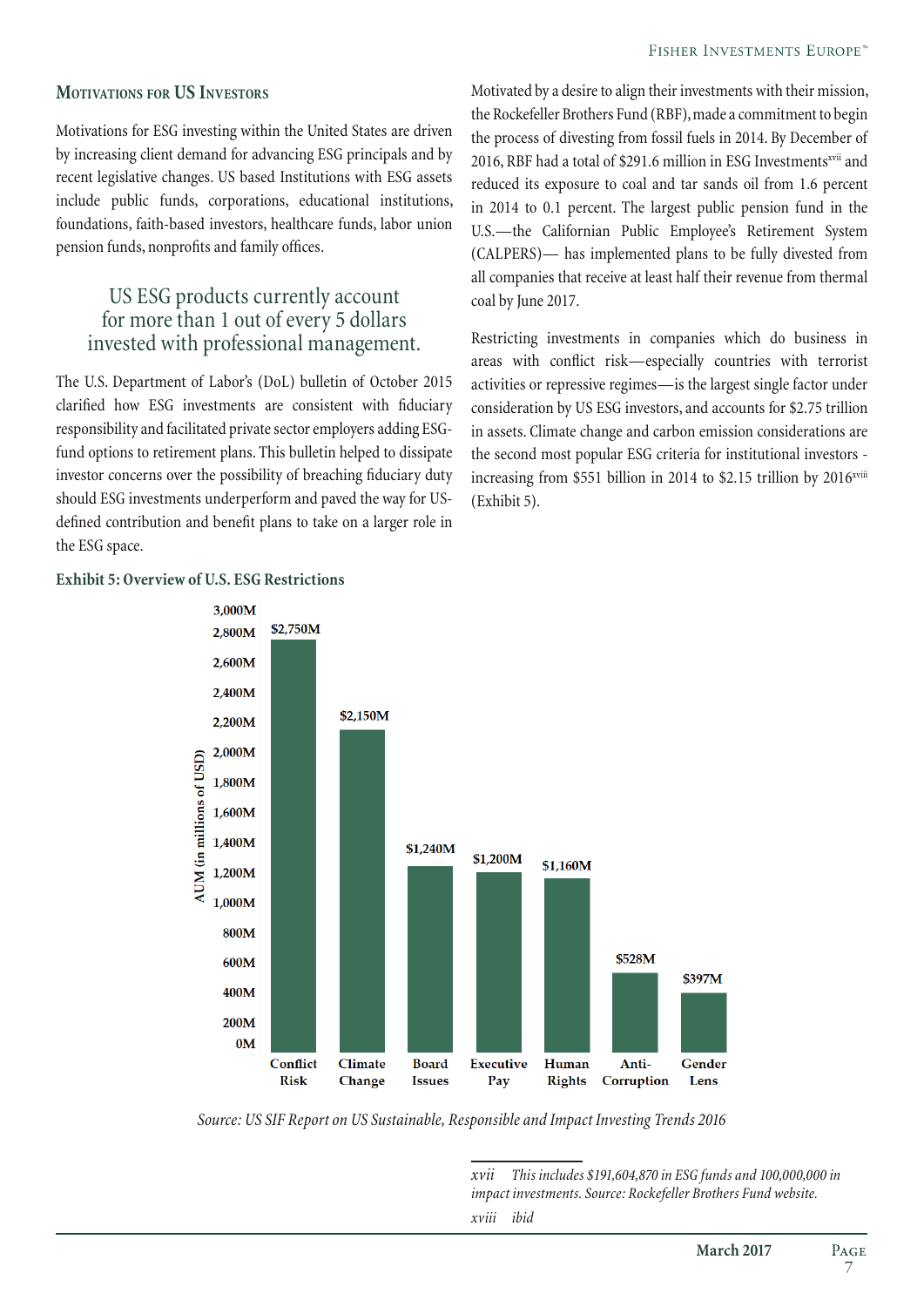# **The Future of ESG Asia**

Focusing on short term rather than longer term initiatives in addition to the structural socio-economic impediments of specific Asian countries has slowed the adoption of ESG investing in the region.<sup>xix</sup> While Asian ESG markets currently lag those in Europe, the U.S. and Australia, some Asian countries are taking steps to reverse this. Since 2014, Hong Kong, Japan, Malaysia, South Korea, Singapore, Taiwan and Thailand developed stewardship codes aimed at improving engagement between companies and investors are located in Asia.††††

# While Asian ESG markets currently lag those in Europe, the U.S. and Australia, some Asian countries are taking steps to reverse this.

Events in Japan over the last few years suggest that the relationship between investors and companies is evolving to take ESG factors into account. Japan's Government Pension Investment Fund (GPIF), the world's largest pension plan with \$1.2 trillion in AUM as of December 31, 2015, actively works to fulfill stewardship responsibilities by promoting engagement between its external asset managers and investee companies.xx In 2016, GPIF surveyed their external managers about their engagement with the companies within GPIF's fund. They found that more than 60 percent of their fund's companies reported changes in their interactions with GPIF's external managers.

However, Japanese companies and asset managers that are genuinely interested in active stewardship have a hard time differentiating themselves from the short term compliance mentality held by many of their peers. Moving forward, Japanese investors face the decision between simply treating stewardship as a formality or a fundamental shift in their engagement practices with companies.

As stewardship codes are intended to promote corporate governance, shareholder engagement and sustainable growth, over time they should become a catalyst for action. Recently, Taiwan's Bureau of Labor funds, representing \$46.7 billion as of July 2016, pledged \$2.4 billion (USD) to ESG investments.<sup>xxi</sup> Engaging with companies on ESG issues can be a solution for the wide range of enviromental and social challenges.<sup>xxii</sup> Asian companies with the

best sustainability metrics may even begin to have an edge over their competitors. After Sustainalytics launched the channel NewsAsia Sustainability Ranking —which identifies top firms based on ESG metrics across Asian economies—more Asian companies began asking how to improve their ESG scores.<sup>xxiii</sup> Led by India and China, emerging countries are building out a robust green bond market through initiatives aimed at transitioning to a low carbon economy. Moving forward, it remains to be seen if Asian markets will either meet growing ESG interest globally by passively complying or taking an active role in shaping the ESG universe in Asia.

## **ESG is Here to Stay**

Over the past 10 years, global demand—led by institutional investors—for ESG investing has increased dramatically. This growth in demand has spurred the evolution of ESG investing beyond exclusionary screens to include numerous investment approaches such as positive screening, ESG integration and active ownership. Motivations for ESG investing include aligning intuitions values with their investments, addressing key environmental or social challenges, abiding by increasing legal obligations and staying competitive with peer companies. While ESG investing is generally considered standard practices across Europe, current trends indicate it will soon become mainstream in Australia and the United States. The past few years have witnessed higher awareness of ESG factors on the state and company level across Asia. In time, Asian stewardship codes have the potential to both address environmental/social issues and increase the competitiveness of Asian companies in the region. It remains to be seen how investors will change their behaviors to take advantage of these shifting market dynamics because ESG investing is not going anywhere.

8

*xix Principles for Responsible Investment (2016). "The Global Guide to Responsible Investment Regulation"*

*xx Summary Report of GPIF Stewardship Activities in 2016*

*xxi 2017 ESG Trends to Watch MSCI*

*xxii Many residents of Asian countries face heavy air pollution and lack clean drinking water and the availability of water waste treatment.*

*xxiii Scott, Mike. "Asia's ESG Challenges Present Opportunities for Investors." Financial Times, 2015*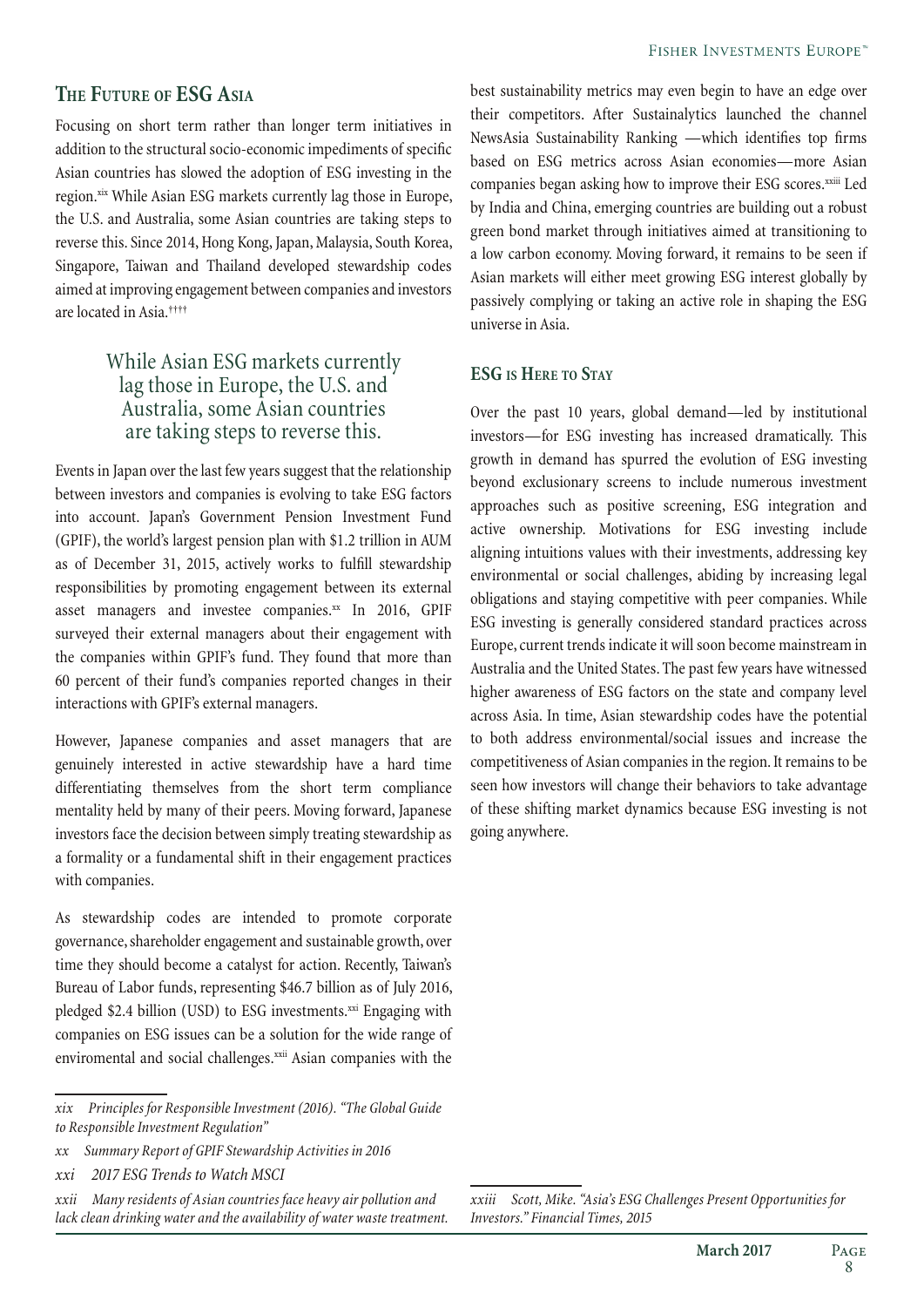† This statistic was taken from the UN Global Compact-Accenture.*" UN Global Compact- Accenture Strategy CEO Study – Accenture., 2016,* specfically CEO's mentioned that sustinability-*-*a key ESG factor--was critical to the success of their companies.

†† Expected return methods weigh the anticipated benefits of an investment against its monetary costs. SROI creates a framework to calculate an investment's current social value of impact compared to the financial value of inputs. Theory of change methods design the planned process for achieving social impact, many times with a logic model, a tool that maps the linkages between activities, input, output, outcomes, and eventually the total impact. Mission alignment methods measure the implementation of strategy against the project's mission and end goals over time. It uses rubrics such as scorecards to monitor and manage key performance metrics on organizational effectiveness, operational performance, finances, and social value. Compelling analysis often compares current key performance indicators to a historical starting point, to an original prediction (or to those of industry peers). Experimental and quasi-experimental methods are after-the-fact assessments that use randomized control trials or other counterfactual approaches to determine the impact of involvement compared to the situation if the involvement did not occur. For more information, see Capanyola, Alina, and Ivy So.

††† This weapons category does not take exclusions mandated by law into account. The Anti-Personnel Landmines Convention (1997) and the Convention of Cluster munitions (CM) (2008) facilitated legal requirements to exclude investments in cluster munitions and anti-personal landmines (CM & SPL) in most European countries. Antipersonnel landmines are explosive mechanisms located on or near the ground (for up to years) designed to kill people. Cluster munitions are large weapons that are designed to release dozens to hundreds of sub munitions across a large area.

†††† For example the volume of share repurchases among Japanese companies has increased to JPY 5.1 million as of Sept 2016, up 24% from June 2015, suggesting pressure on companies to raise ROE. At the same time Japan faces a unique challenge of falling human capital with their labor force projected to shrink by 12% in the next 10 years (word for Word MSCI 2017 ESG trends)

*The foregoing information constitutes the general views of Fisher Investments and should not be regarded as personalized investment advice or a reflection of the performance of Fisher Investments or its clients. Investment in securities involves the risk of loss. Past performance is no guarantee of future returns. Other methods may produce different results, and the results for different periods may vary depending on market conditions and the composition of a portfolio or index. If you have asked us to comment on a particular security then the information should not be considered a recommendation to purchase or sell the security for you or anyone else. We provide our general comments to you based on information we believe to be reliable. There can be no assurances that we will continue to hold this view; and we may change our views at any time based on new information, analysis or reconsideration. Some of the information we have produced for you may have been obtained from a third party source that is not affiliated with Fisher Investments. Fisher Investments does not provide tax advice and is not registered as a tax advisor. Fisher Investments requests that this information be used for your confidential and personal use.*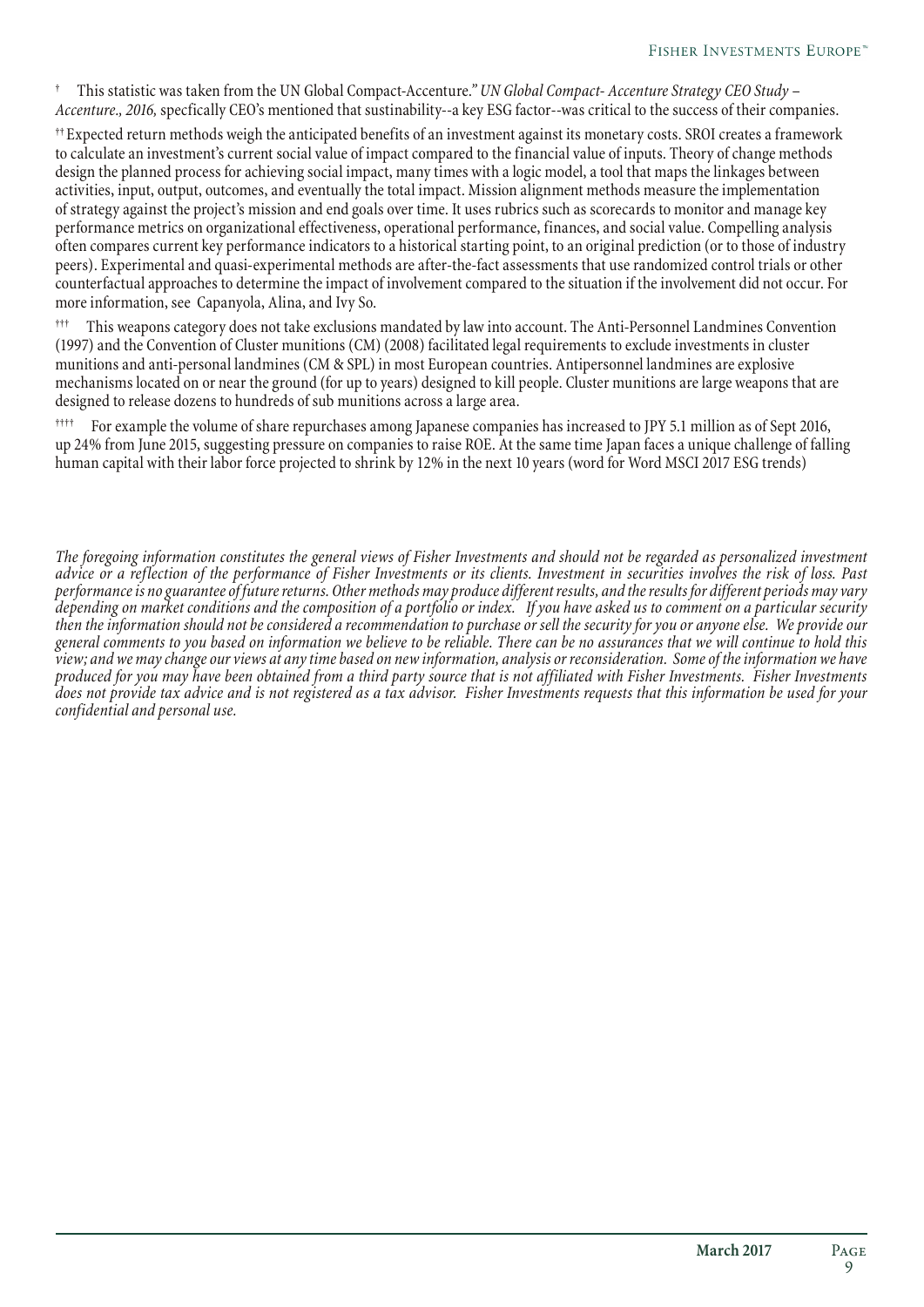## **Should you have any questions about any of the information provided above, please contact FIE by mail at 2nd Floor 6-10 Whitfield Street, London W1T 2RE or by telephone at +44 (0)207 299 6848.**

*For professional client use only.* 

*Fisher Investments Europe Limited (FIE) is authorised and regulated by the Financial Conduct Authority (FCA). It is registered in England, Company Number 3850593. Fisher Investment Europe's FCA reference number is 191609. FIE is wholly-owned by Fisher Asset Management, LLC, trading as Fisher Investments (FI), which is wholly-owned by Fisher Investments, Inc. Fisher FI is an investment adviser registered with the United States Securities and Exchange Commission. FIE delegates investment management to FI. As of 31 December 2016, FI managed over \$70 billion USD. FI and its subsidiaries consist of four business units – Fisher Investments Institutional Group, Fisher Investments US Private Client Group, Fisher Investments International Private Client Group, and Fisher Investments 401(k) Solutions Group. FIIG services significantly all of FI's institutional accounts. Fisher Investments US Private Client Group and Fisher Investments International Private Client Group manage and serve a variety of equity, fixed income, and balanced assets for a substantial majority of the firm's private client accounts. 401(k) Solutions provides investment-related fiduciary and plan consulting services to employer sponsored retirement plans in the United States with less than \$20 million USD in assets. FI's Investment Policy Committee (the IPC) is responsible for all strategic investment decisions for both business units. When FI cannot directly manage assets for clients in select European countries, its wholly-owned subsidiary based in the UK, FIE, serves as the investment manager. In this arrangement, FIE delegates portfolio management to its parent company, FI. FIE's Investment Oversight Committee (IOC) oversees portfolio management conducted by FI. The IOC helps ensure FI, as sub-manager, manages the portfolio in accordance with the investment management agreement between FIE and the client. The IPC has ultimate decision-making authority and accountability for the firm's strategies. The IPC is also responsible for all strategic investment decisions affecting this mandate, subject to oversight by the IOC.*

*FIE is wholly-owned by FI, which is wholly-owned by Fisher Investments, Inc. Since inception, Fisher Investments, Inc. has been 100% Fisher-family and employee-owned, with Ken Fisher owning more than 75% of FII.*

*Unless otherwise specified, references to investment professionals, operations personnel, and middle and back office personnel are references to FI employees. "We", "our," "us" and "the firm" generally refer to the combined capabilities of FIE and FI.*

*The foregoing information constitutes the general views of FI and should not be regarded as personalised investment advice or a reflection of the performance of FI or its clients. This analysis is for informational purposes only. It has been formulated with data provided to FI and is assumed to be reliable. FI makes no claim to its accuracy. Investing in securities involves the risk of loss. FI has provided its general comments to you based on information they believe to be reliable. There can be no assurances that they will continue to hold this view; FI may change its views at any time based on new information, analysis, or reconsideration.*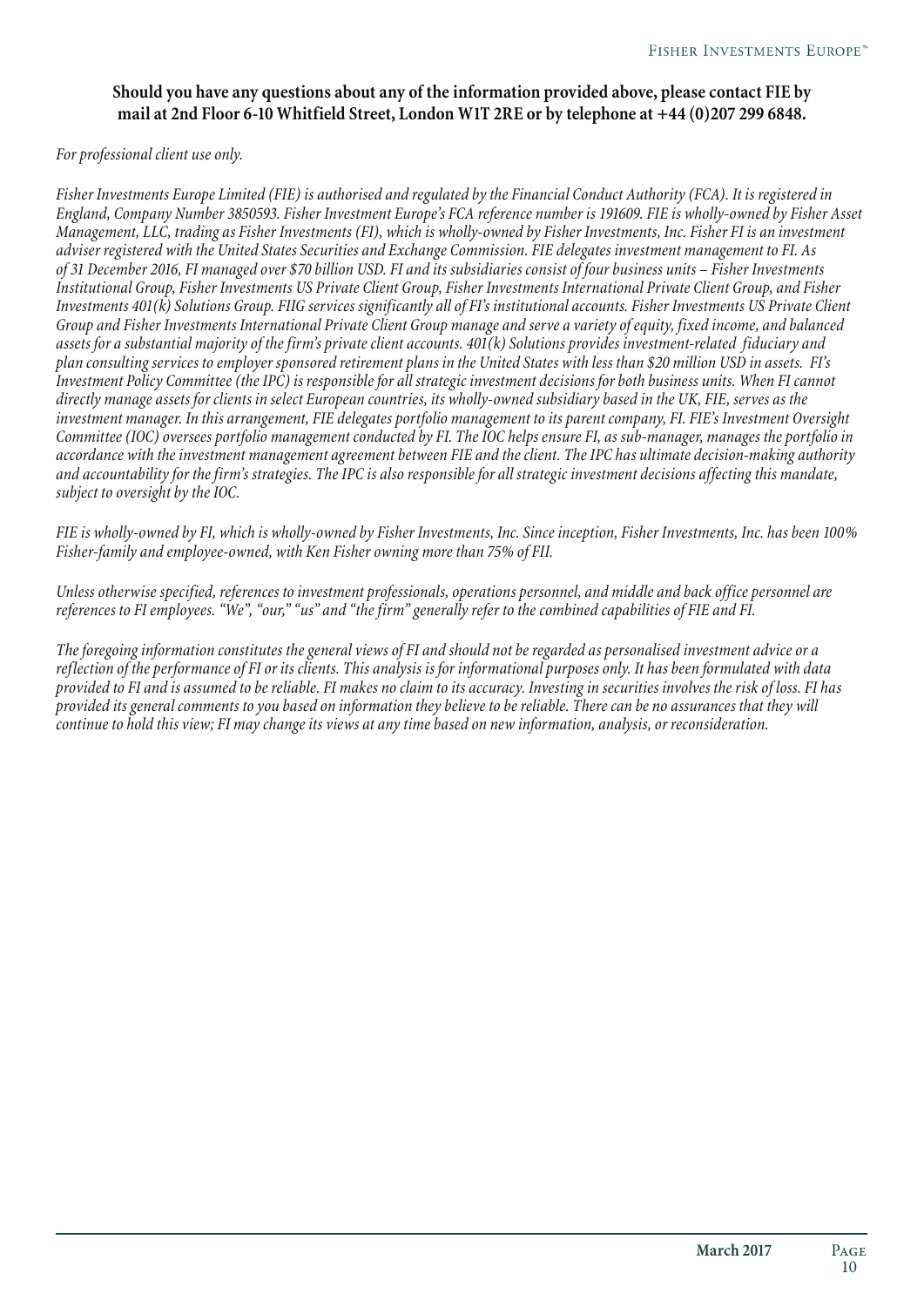## **Terms of Business:**

- 1. **Fisher Investments Europe:** Fisher Investments Europe Limited is registered in England and authorised and regulated by the Financial Conduct Authority (FCA). Fisher Investments Europe's FCA reference number is 191609. Fisher Investments Europe's permitted business is advising on investments, advising on pension transfers and pension opt outs, agreeing to carry on a regulated activity, arranging deals in investments, dealing in investments as agent, making arrangements with a view to transactions in investments, and managing investments. Fisher Investments Europe Limited is registered in England and authsed and regulated by the Financial Conduct Authority (FCA). Fisher Investments Europe's FCA reference number is 191609. Fisher Investments Europe's permitted business is agreeing to carry on a regulated activity, managing investments, advising on investments, making arrangements with a view to transactions in investments, arranging deals in investments, dealing in investments as agent, advising on pension transfers and pension opt-outs, and insurance mediation. You can check this on the FCA's register by visiting the FCA's website www.fca.gov.uk/register or by contacting the FCA on 0845 606 1234.
- 2. **Communications:** Fisher Investments Europe can be contacted by mail at 6-10 Whitfield Street, London W1T 2RE, or by telephone on +44 (0)207 299 6848. All communications with Fisher Investments Europe will be in English only.
- 3. **Services:** These Terms of Business explain the services offered to professional clients and will apply from when Fisher Investments Europe begins to advise you. As part of its services, Fisher Investments Europe seeks to:
	- a. Reasonably determine your client categorisation;
	- b. Understand your financial circumstances and investment aims to determine whether a full discretionary service and the proposed investment mandate and accompanying benchmark(s) are suitable for you;
	- c. Explain features of the investment approach;
	- d. Describe investment performance as it relates to your investment mandate;
	- e. Provide a full explanation of costs;
	- f. Assist in the completion of documentation;
	- g. Where specifically agreed, review your position periodically and suggest adjustments where appropriate.
- 4. **Discretionary Investment Management Service and Investments:** To help you achieve your financial goals, Fisher Investments Europe may offer its discretionary investment management services. In such case, Fisher Investments Europe will delegate the portfolio management function, as well as certain ancillary services, to its parent company, Fisher Asset Management, LLC, trading as Fisher Investments, which has its headquarters in the USA and is regulated by the US Securities and Exchange Commission. Where appropriate, Fisher Investments Europe may recommend that you establish a discretionary investment management relationship directly with Fisher Investments. In such case, Fisher Investments Europe acts as an introducing firm. A separate investment management agreement will govern any discretionary investment management relationship whether with Fisher Investments Europe or with Fisher Investments. Subject to applicable regulations, for qualified investors Fisher Investments Europe may recommend an investment in an Undertaking for Collective Investment in Transferable Securities (UCITS) regulated by the Central Bank of Ireland and managed by Fisher Investments.
- 5. **Client Categorisation:** Fisher Investments Europe deals with both retail clients and professional clients. As a user of Fisher Investments Europe's institutional services, you have been categorised as a professional client. You have the right to request re-categorisation as a retail client which offers a higher degree of regulatory protection, but Fisher Investments Europe does not normally agree to requests of this kind.
- 6. **Financial Services Compensation Scheme (FSCS):** The activities of Fisher Investments Europe are covered by the FSCS and therefore if (i) you are eligible to claim under the FSCS, (ii) you have a valid claim against us and (iii) we are unable to meet our liability towards you because of our financial circumstances, the FSCS will be able to compensate you for the full amount of your claim up to £50,000. However, since you have been categorised as a professional client, you are unlikely to be eligible. You can contact us or the FSCS in order to obtain more information regarding the conditions governing compensation and the formalities which must be completed to obtain compensation. Please note that the protections of the FSCS do not apply in relation to any services provided by Fisher Investments.